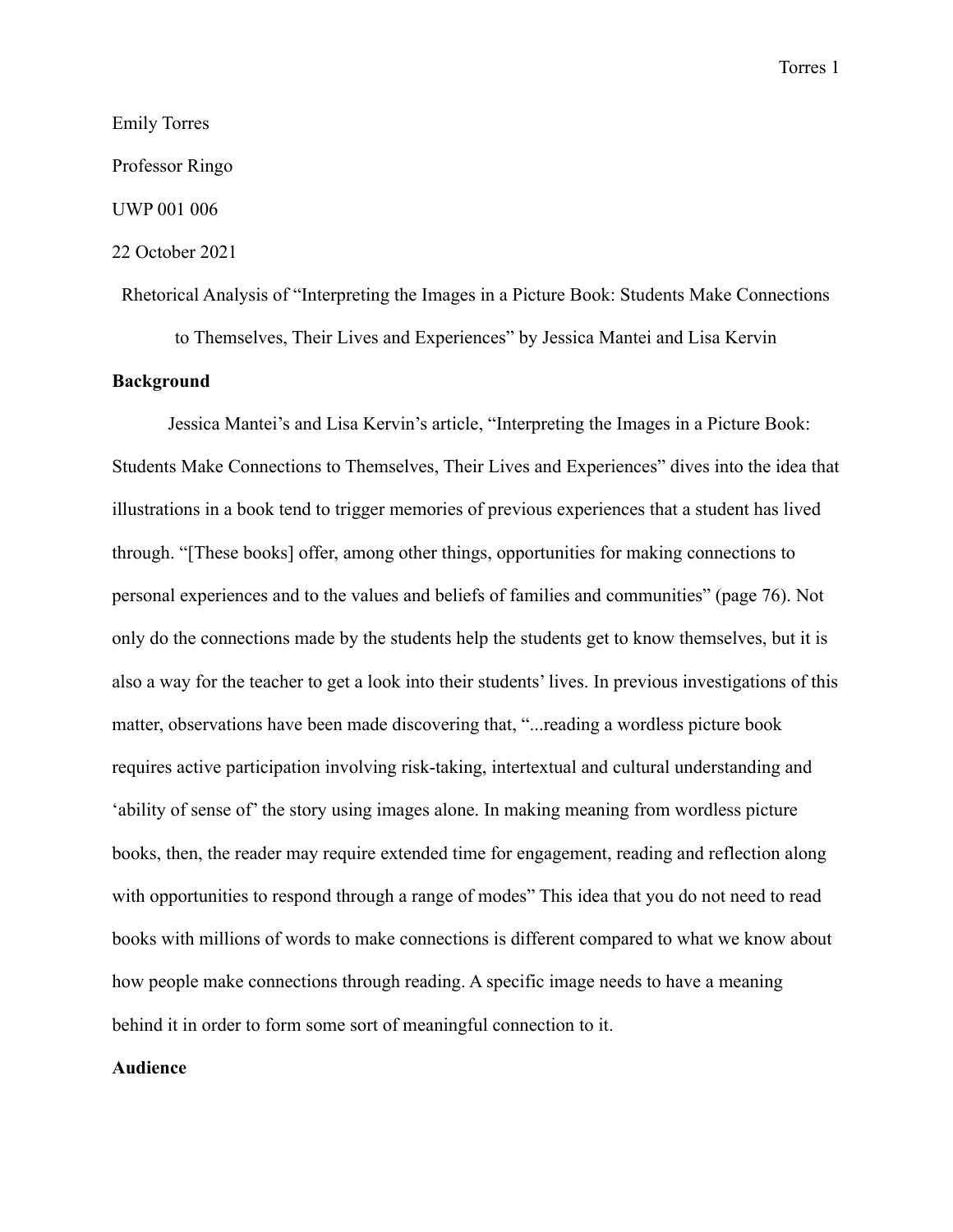The target audience for this piece is most likely educators and could even be researchers that are working with kids. In the text, the authors mention how having the insight to the children's funds of knowledge can "inform literacy pedagogy" (page 76) which is the practice of teaching, especially as an academic subject or theoretical concept. Educators get a closer look at the different perspectives that students have from their at home experiences, or even perspectives from different cultures than their own. It is important to take into consideration the different ideas and questions that the students have to offer on a subject. These are new ways to learn about new topics. Researchers can use this article to learn about the ways that children react when they see an image and to see in what ways the children decide to look at an image. To see what the first perspective that they see is.

### **Purpose**

The purpose of this article is to conduct an experiment that compares how students (all aged 9-10) from three different schools react to the same picture book, '*Mirror',* by Jeannie Baker. School 1 is located in a suburban area and has a growing refugee population, there are four girls and two boys (all who had moved to Australia within the last four years before this research assignment). School 2 is located in a suburban area with a multicultural status, there are four boys and two girls (all who are bilingual and Indigenous, Lebanese, Macedonian, and Serbian, all were also born in Australia). School 3 is located in a suburban area with mid-high , socio-economic status, most of the students are native English speakers, there are two boys and two girls (all are native english speakers), all of this information can be found on page 80 of the article. These three groups have different backgrounds all which impact the way that these young students interpret the same picture book.

#### **Genre**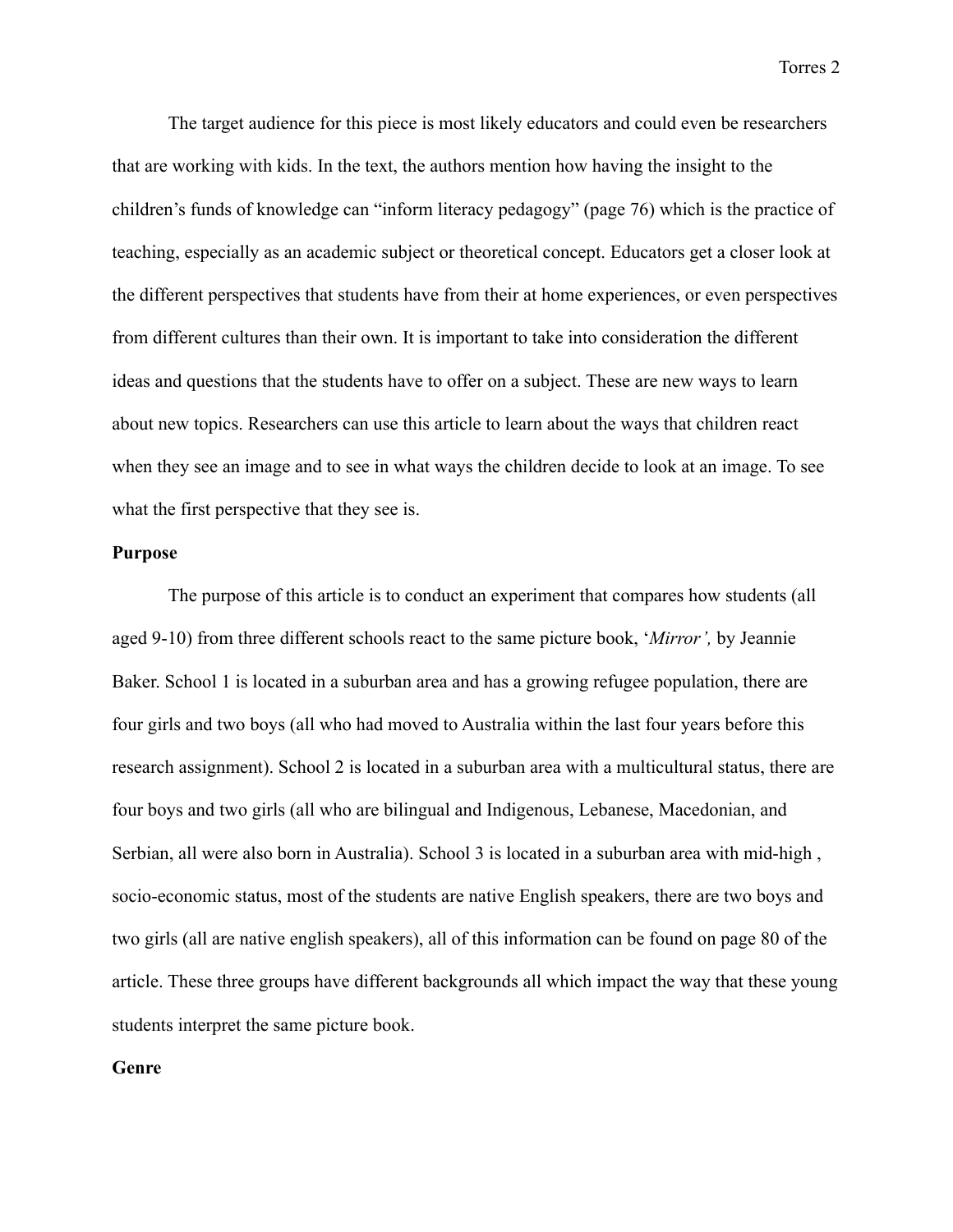The genre of this piece of writing would be a research article. The authors present a question and use evidence from an experiment that has been conducted to find an outcome to the research question. The authors go on and take the reader along through their discoveries by chronologically stating what steps they took, from some background information on what their hypothesis was (page 76), to then mentioning the effects of a students digging deeper and making personal connections with images in books (page77), to how they relate to characters in books (page 79), and finally by going through the process of their hands-on learning experiment (pages 80-88). The authors gathered real life data which made this a research article where they could write about their discoveries.

# **Language and Tone**

The language and tone of this research article is very professional. There is decently mid to high vocabulary used, words like pedagogy, self-perceptions, ambiguity, spontaneously, accumulated, and comprehension (pages 76 and 89). Words that are not difficult to understand for someone that is older or has a higher education, but for younger children, the words may be difficult to understand. This is why, although this article looks into how students interpret books, that does not mean that they have to understand and study this process at their young age. The article was meant for teachers and other people interested in the topic, and we can see that by the language and tone in the text.

### **Evidence**

The evidence that is used in this article includes all of the information from the studies that were conducted. By collecting data from asking young students from different backgrounds, the authors were able to compare and contrast the ways that the children each interpret the same picture book and the connections to each of their individual experiences. The students selected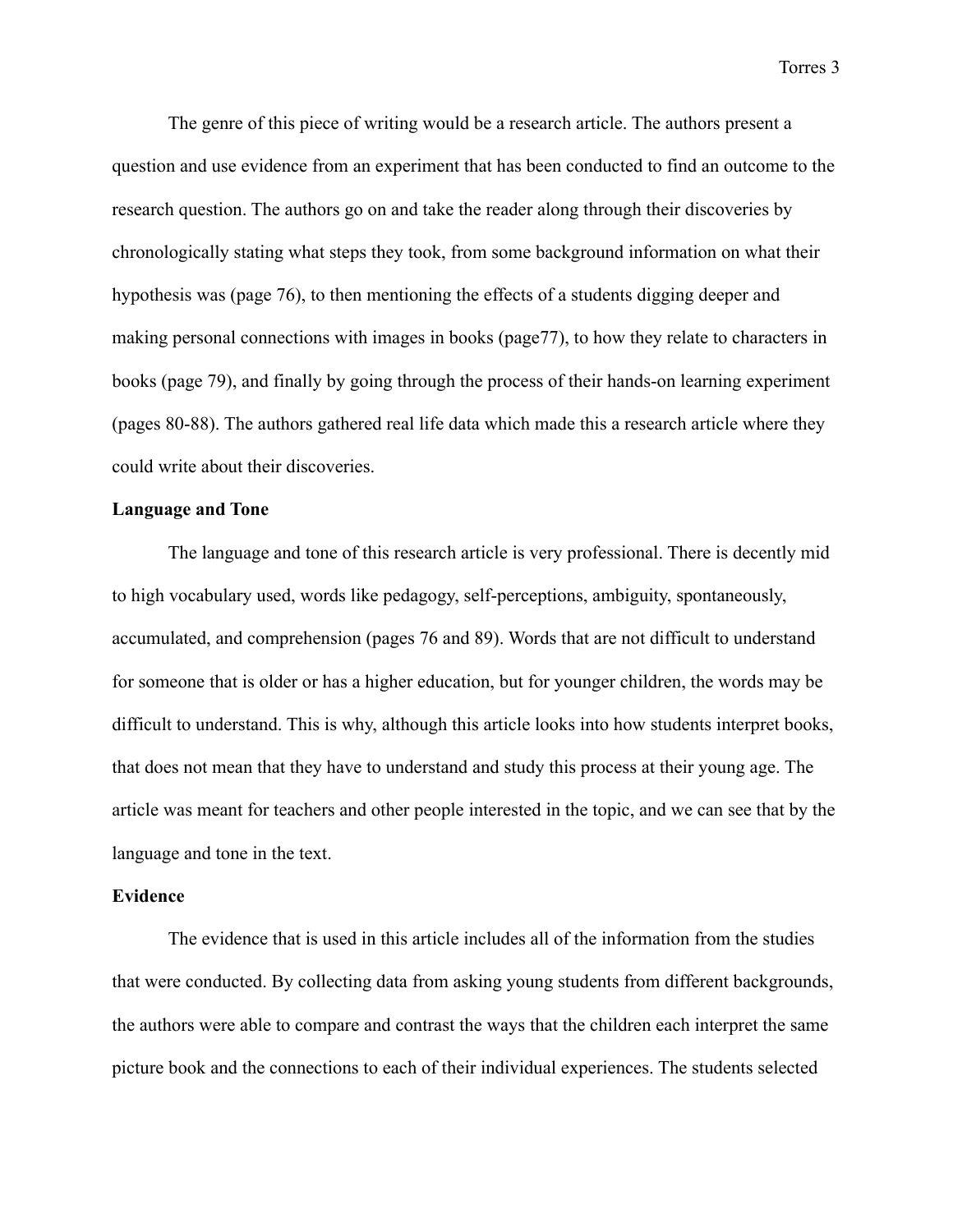for this experiment were asked to read the book and think about the images. Then they were asked to pick out their favorite part of the book and draw out how they thought they were connected to the book. From this, they found that 15 of the 16 students finished the assignment and one did not. Three of the students submitted two pieces of artwork each, which brought the total to 18 submissions. They then go in and dissect the data from one specific student, in this case, they looked into Rebecca's drawing (page 82). From her drawing, they found that she identifies herself as an artist and she constantly draws on her own time and shares her artwork with her family and friends. She seems to have a connection with the book because the character that is similar in age to her, shares the same artistic identity.

### **Organization**

This article is in chronological order, beginning at the original research question, then followed by background information on the idea that the authors are looking into, then evidence from the experiment they are conducting, and finally their conclusion of the analysis. That was the proper way to organize the information in this case since the information should be laid out in the same order in which they gathered the information. This way it is easy for the reader to follow along and understand each step of the process. Another important part that they added was the errors in the experiment trial. For example, when the authors mention that only 15 of the 16 selected students actually completed the tasks that they were given (page 81 and 82). This also shows something about the one student that did not complete the assignment. Maybe they were busy and did not get around to completing it, or they forgot, or maybe they just did not want to do it, no matter what the reasoning was, it is now part of the process of finding different outcomes and perspectives.

### **Introduction and Conclusion**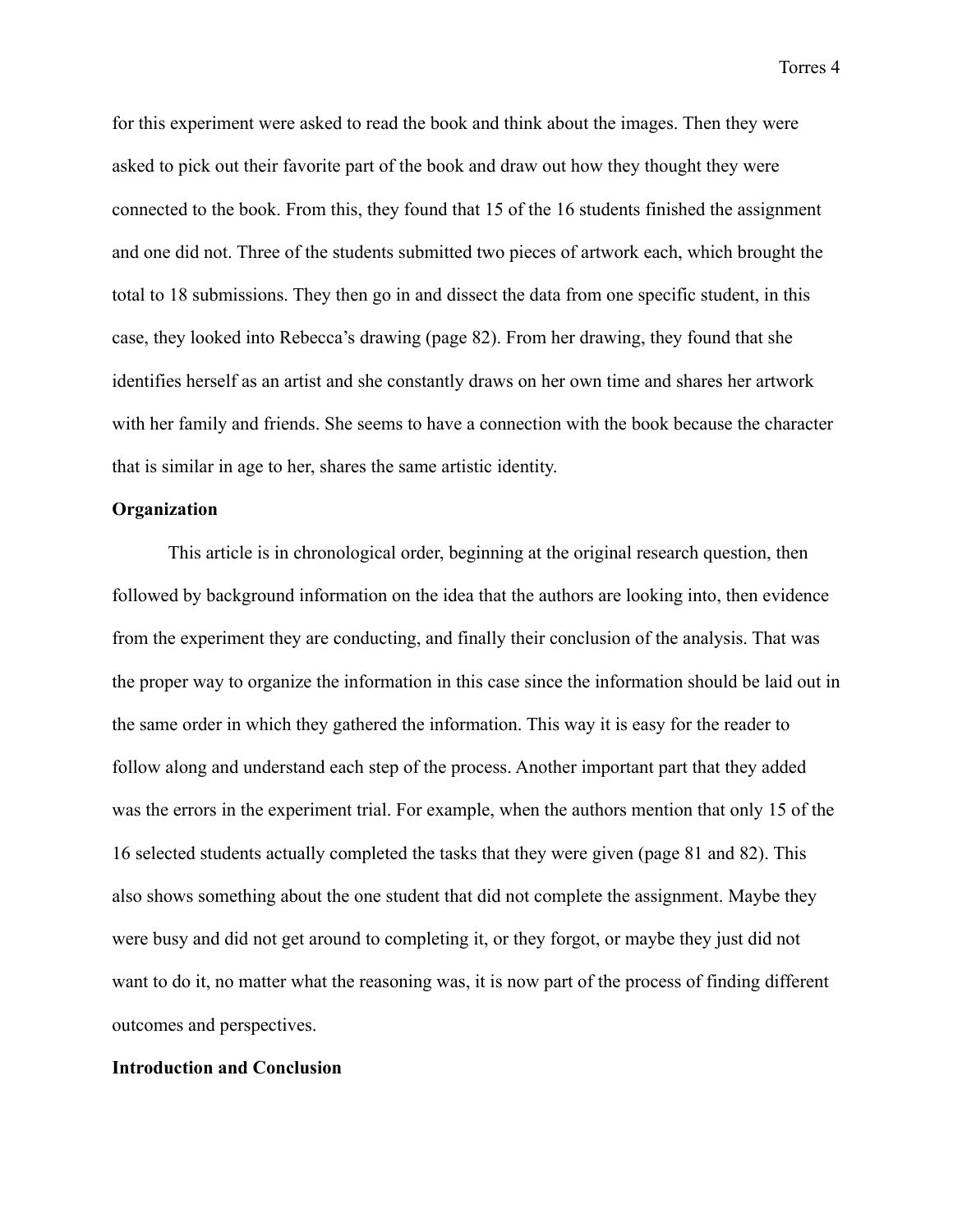The introduction dives into some necessary background information for the reader to get to know what information is already known to the authors before they conduct the research experiment that they will conduct later on in the article. There is mention of the possible outcomes of the experiment, as well as mention of what might be some things that the students will relate to. After they run the experiment with the young students and gather their information, they come to the conclusion that the interpretations made by the students range from interpretations and understandings of things that they are familiar with like their social and cultural backgrounds, as well as their personal identities and the ways in which they see themselves (page 89). Most importantly, the authors have learned that there is a connection between the way that the students get to self-reflect and learn about themselves, as well as the ways they open up to their teachers and peers around them when they are sharing their interpretations from a book.